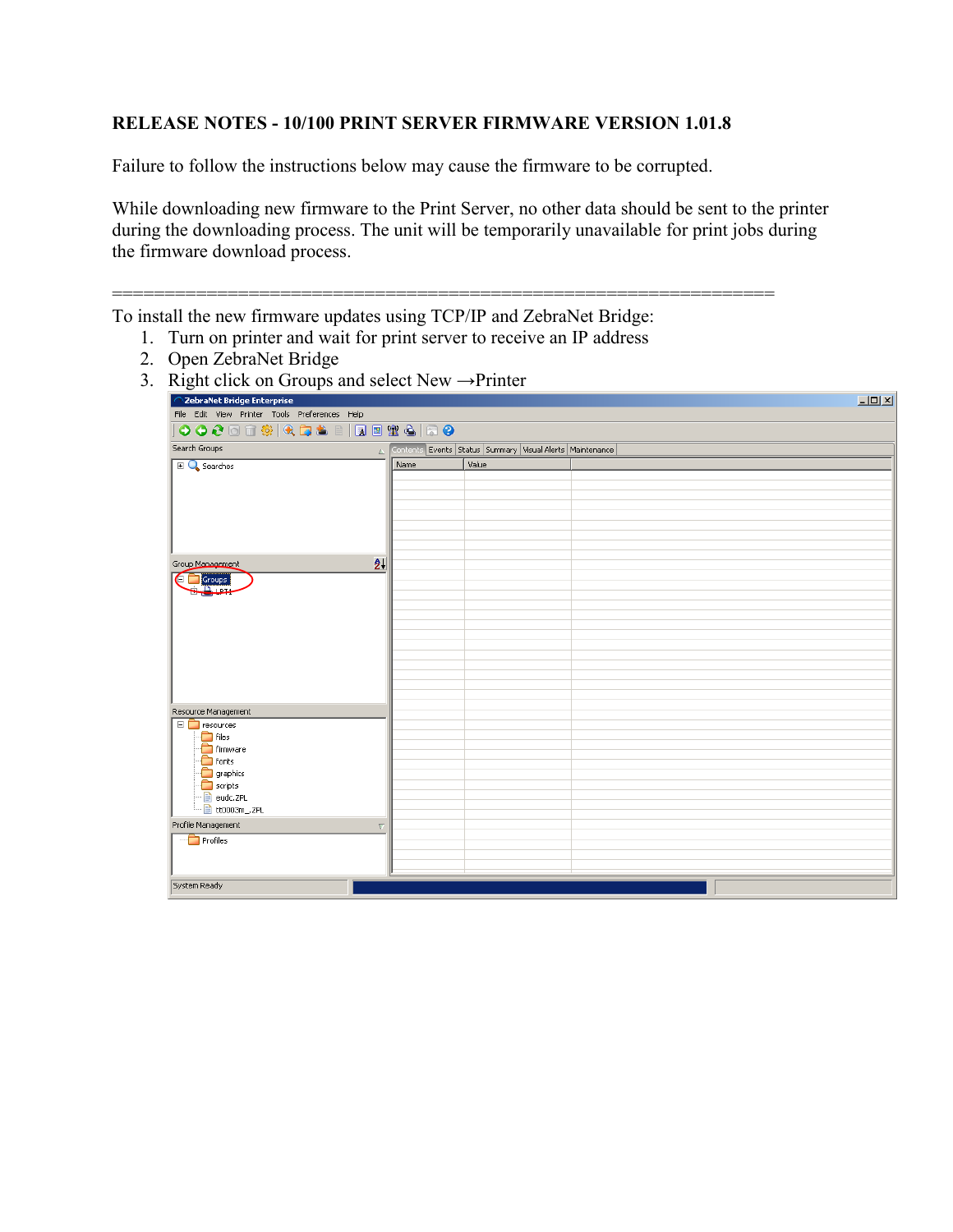4. In the Add Printer Wizard window select Network [IP Address] and then click Next.

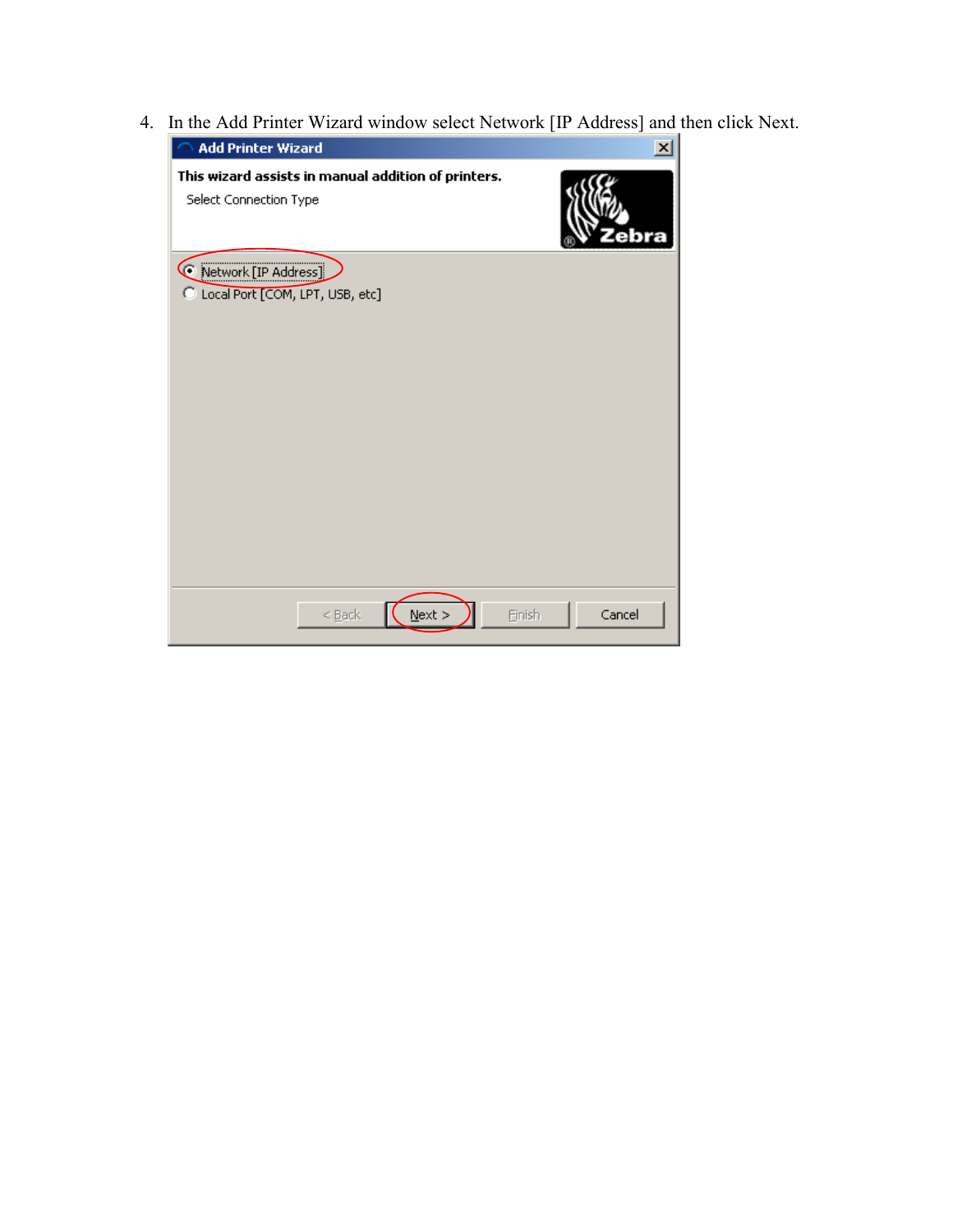5. Type in the printer's IP address and click Finish

| <b>Add Printer Wizard</b>                                                                                                                   | $\pmb{\times}$ |
|---------------------------------------------------------------------------------------------------------------------------------------------|----------------|
| This wizard assists in manual addition of printers.<br>Enter Network Information                                                            |                |
| IP Address: 10.3.5.94<br>Select Printserver Type<br>C ZebraNet Wired and Wireless<br>C Mobile-802.11b<br>Port Number: 9100<br>SNMP Settings |                |
| Einish<br>$<$ Back<br>$N$ ext >                                                                                                             | Cancel         |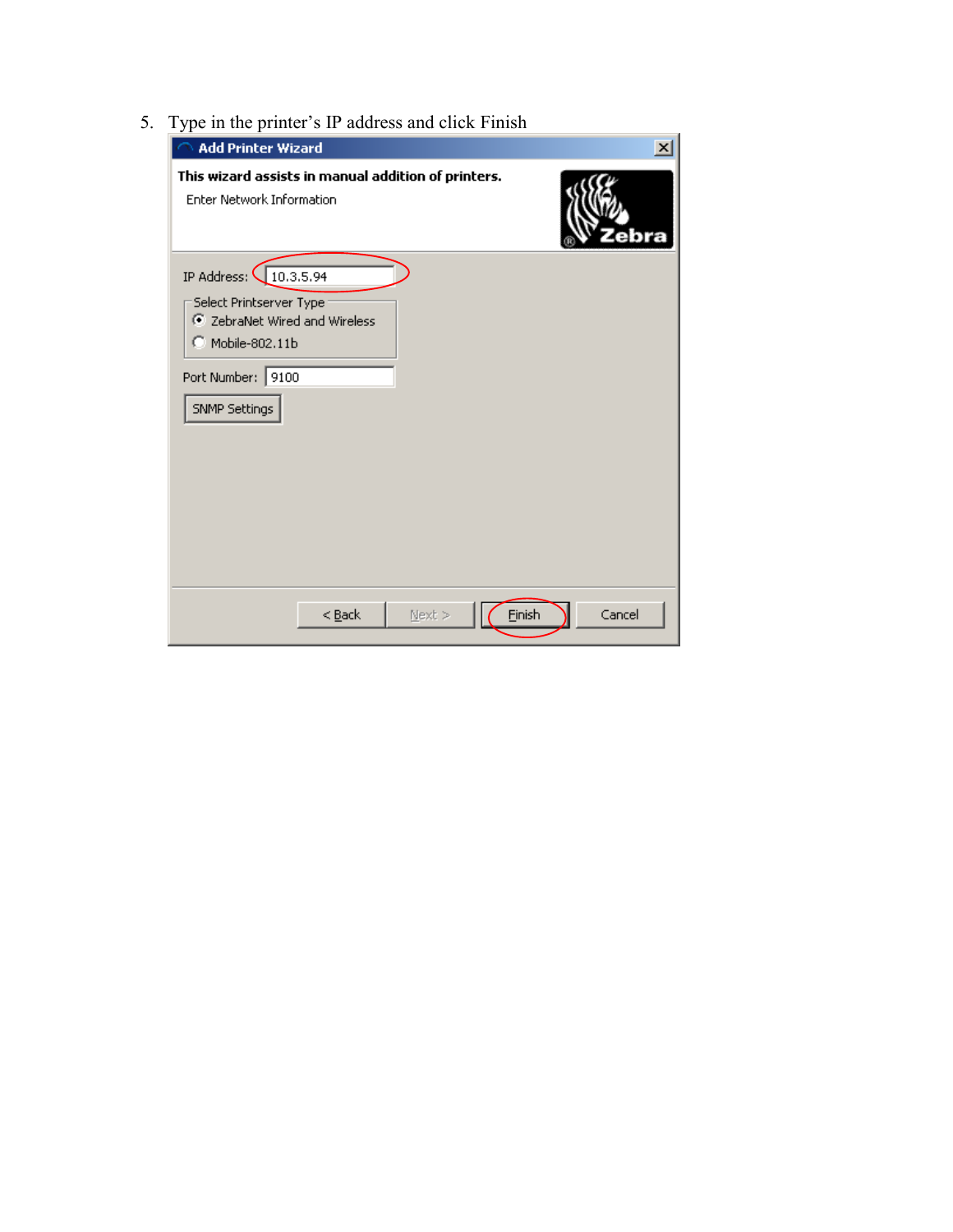6. Select the printer that was just added in the Group Management Window.

| ZebraNet Bridge Enterprise                                                                                                                                                                      | $\Box$ D $\Box$                                                                                                                                                                                                                                        |  |
|-------------------------------------------------------------------------------------------------------------------------------------------------------------------------------------------------|--------------------------------------------------------------------------------------------------------------------------------------------------------------------------------------------------------------------------------------------------------|--|
| File Edit View Printer Tools Preferences Help                                                                                                                                                   |                                                                                                                                                                                                                                                        |  |
|                                                                                                                                                                                                 |                                                                                                                                                                                                                                                        |  |
| Search Groups<br>A                                                                                                                                                                              | Contents Events Status Summary Visual Alerts Maintenance                                                                                                                                                                                               |  |
| $\Box$ Searches                                                                                                                                                                                 | Ouick Status<br>Detailed Status<br>Last Refresh: 10/12/10 1:02 PM<br>Refresh<br>Refresh<br>Value<br>Value<br>Parameter<br>Parameter<br>Product Number<br>46688<br>Product Name<br>ZebraNet PrintServer<br>Datecode<br>9212A<br>F/W Version             |  |
| $\frac{A}{2}$<br>Group Management<br>$\Box$ Groups<br>ம் <mark>பி. மாட</mark><br>EH 3, 10.3.5.94 (ZBR2969220)                                                                                   | 1.01.7<br>H/W Address<br>00074d2d4e84<br>Serial Number<br>2969220<br>Using Net Protocol TRUE<br>IP Address<br>10.3.5.94<br>Subnet Mask<br>255.255.255.0<br>Default Gateway 10.3.5.1<br>System Name<br>ZBR2969220<br>Online<br>Port Status<br>Port Name |  |
| Resource Management<br>$\Box$ resources<br>$\Box$ files<br>Firmware<br>$\Box$ fonts<br>graphics<br>$\Box$ scripts<br>- audc.ZPL<br>· bt0003m_.ZPL<br>Profile Management<br>Ψ<br><b>Profiles</b> | Port Status<br>Refresh<br>Status<br>Printer Port<br>Remote IP:Port<br>$\vert \cdot \vert$<br>$\blacktriangleright$                                                                                                                                     |  |
| System Ready                                                                                                                                                                                    |                                                                                                                                                                                                                                                        |  |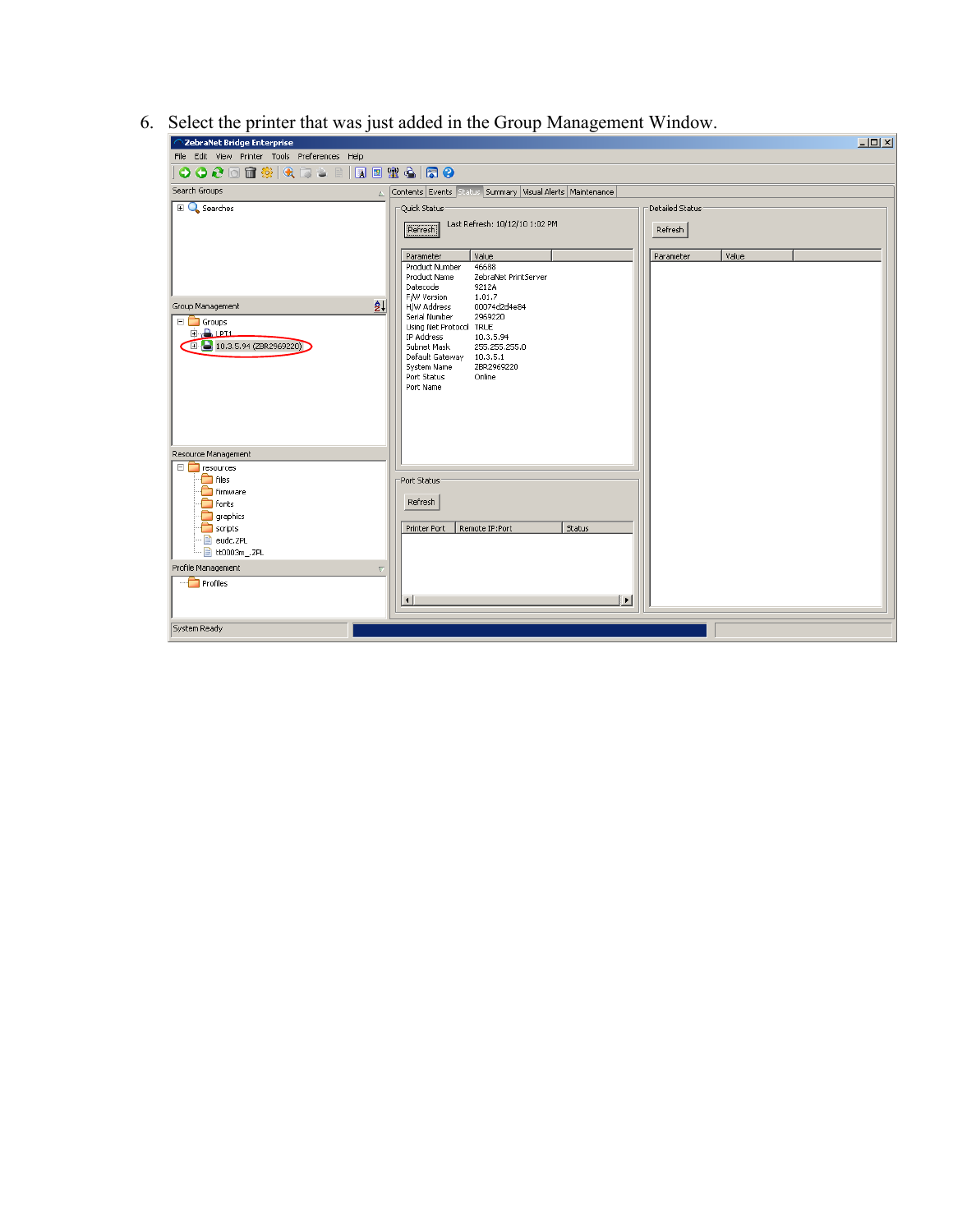- 7. Select the Status tab.
- 8. Click the Refresh button in the Quick Status box.
- 9. Note the Product Number that is listed for that print server. In the example below, the



10. Ensure that both the \*.1 and the \*.IP files that match the Product Number noted in the previous step are saved in the same folder on your computer.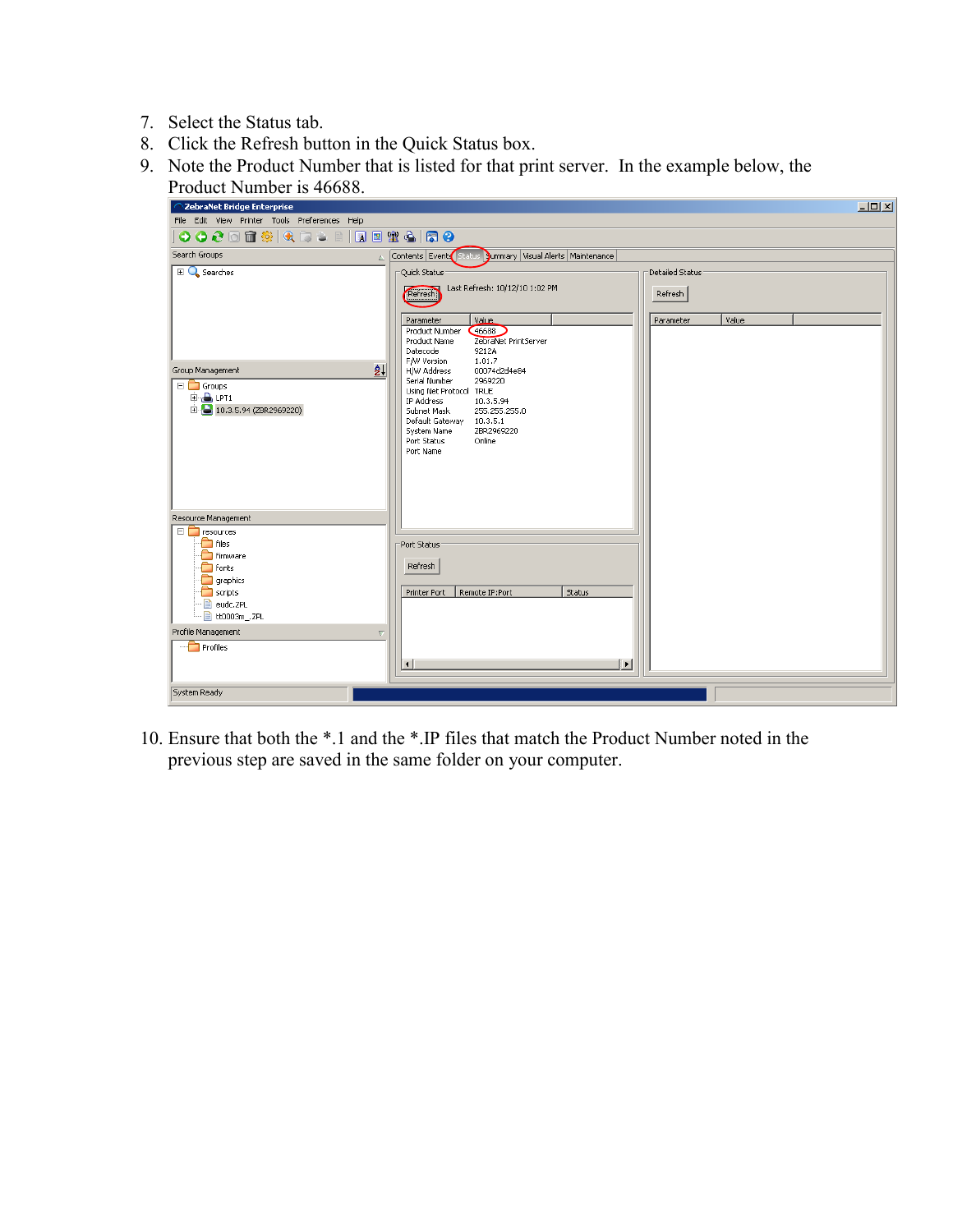| 22 ZebraNet Bridge Enterprise                                                                                 |               |                                                          |                                     | $\Box$                                                                    |
|---------------------------------------------------------------------------------------------------------------|---------------|----------------------------------------------------------|-------------------------------------|---------------------------------------------------------------------------|
| File Edit View Printer Tools Preferences Help                                                                 |               |                                                          |                                     |                                                                           |
| │●●●□□※│●□▲□  □□□□●□●●                                                                                        |               |                                                          |                                     |                                                                           |
| Search Groups                                                                                                 | $\triangle$   | Contents Events Status Summary Visual Alerts Maintenance |                                     |                                                                           |
| El C Searches                                                                                                 | Name          | Value                                                    |                                     |                                                                           |
|                                                                                                               |               |                                                          |                                     |                                                                           |
| Group Management                                                                                              | $\frac{A}{2}$ |                                                          |                                     |                                                                           |
| $\Box$ Groups<br><b>E-BLPT1</b><br>$+ 10.3.5.94 (ZBR2969220)$                                                 |               | $\approx 10 - 100$                                       |                                     | $\Box$                                                                    |
|                                                                                                               |               |                                                          | File Edit View Favorites Tools Help | 47                                                                        |
|                                                                                                               |               | $\bigodot$ Back $\cdot$ $\bigodot$ $\cdot$ $\bigodot$    | Search                              | Folders $\mathbb{B} \otimes \mathbb{X}$ $\mathbb{S}$ $\boxed{\mathbb{m}}$ |
|                                                                                                               |               | Address <b>C</b> C:\10_100                               |                                     | $\Box$ $\rightarrow$ $\circ$                                              |
|                                                                                                               |               | Name $\triangleq$                                        | Size   Type                         | Date Modified                                                             |
|                                                                                                               |               | 国 46688.IP<br>回 46688.1                                  | 280 KB IP File<br>539 KB 1 File     | 7/31/2009 5:04 PM<br>7/31/2009 5:04 PM                                    |
| Resource Management                                                                                           |               |                                                          |                                     |                                                                           |
| $\Box$ resources<br>$\blacksquare$ files<br><b>The Firmware</b><br>$\Box$ fonts<br>graphics<br>$\Box$ scripts |               |                                                          |                                     |                                                                           |
| Profile Management                                                                                            | $\nabla$      |                                                          |                                     |                                                                           |
| <b>Profiles</b>                                                                                               |               |                                                          |                                     |                                                                           |
| System Ready                                                                                                  |               | 2 objects (Disk free space: 61.5 GB)                     |                                     | 817 KB<br>My Computer                                                     |

11. Drag and drop the \*.1 file onto the printer in the Group Management window.

12. Click Yes in the Printserver Firmware Download window.

| <b>Printserver Firmware Download</b>                                                                       |           |  |
|------------------------------------------------------------------------------------------------------------|-----------|--|
| Caution: Downloading incompatible Printserver firmware may leave your<br>Printserver in an unusable state. |           |  |
| Download D:\Print Servers\Customer Issues\Staples\FirmwareFix\46688.1 to<br>Printserver?                   |           |  |
|                                                                                                            | No<br>Yes |  |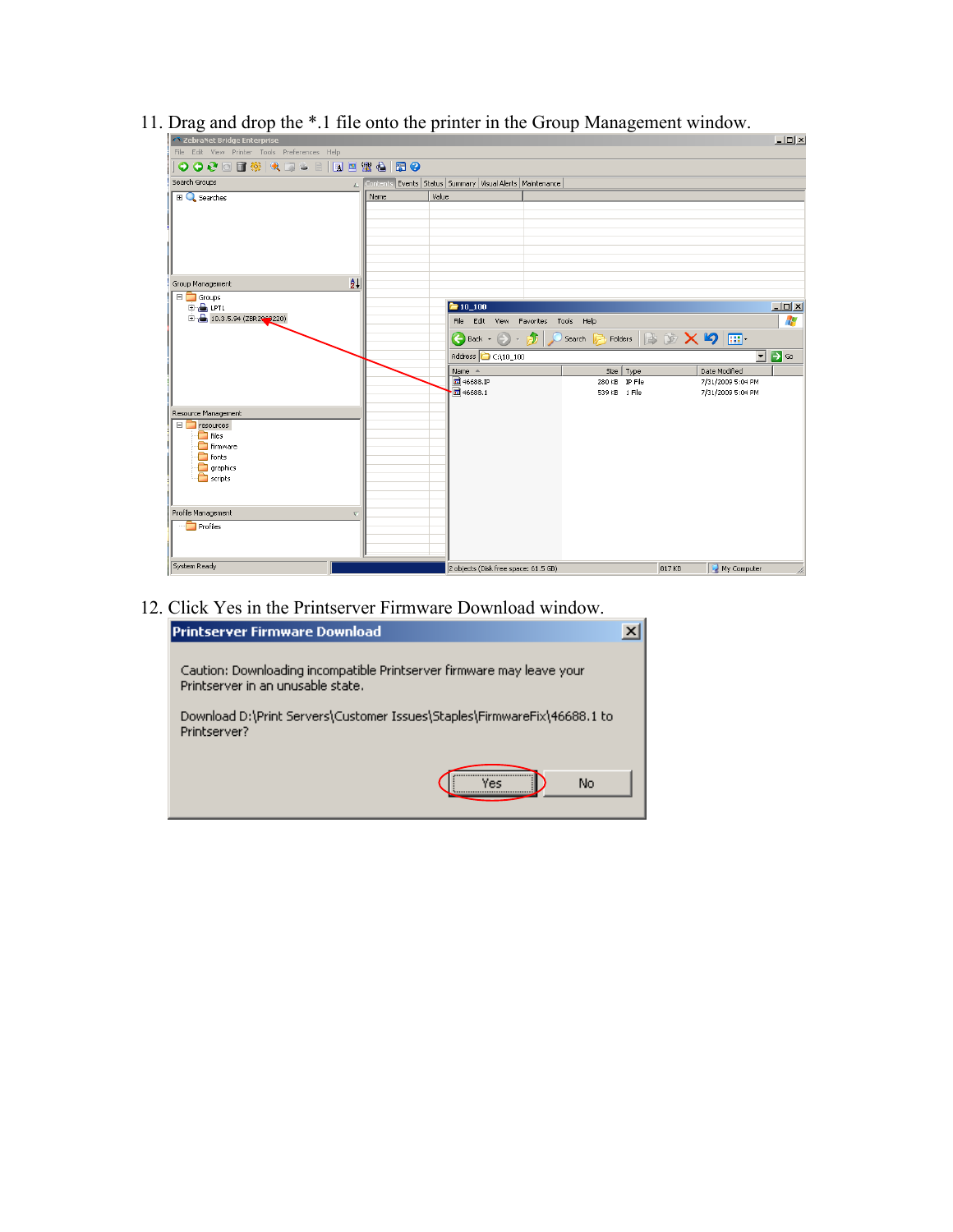## 13. Click File→Show Task List

| Task List                             | $\vert x \vert$ |
|---------------------------------------|-----------------|
| Downloading PS Firmware to: 10.3.5.94 | Cancel          |
|                                       |                 |
|                                       |                 |
|                                       |                 |
| Auto open when a task is added        | Clean up        |

14. Wait for the Downloading PS Firmware to: x.x.x.x task to complete<br>Task List

| ask List                              | ≃                |
|---------------------------------------|------------------|
| Downloading PS Firmware to: 10.3.5.94 |                  |
| Operation Complete                    | Clear<br>Details |
|                                       |                  |
|                                       |                  |
|                                       |                  |
|                                       |                  |
| Auto open when a task is added<br>L.  | Clean up         |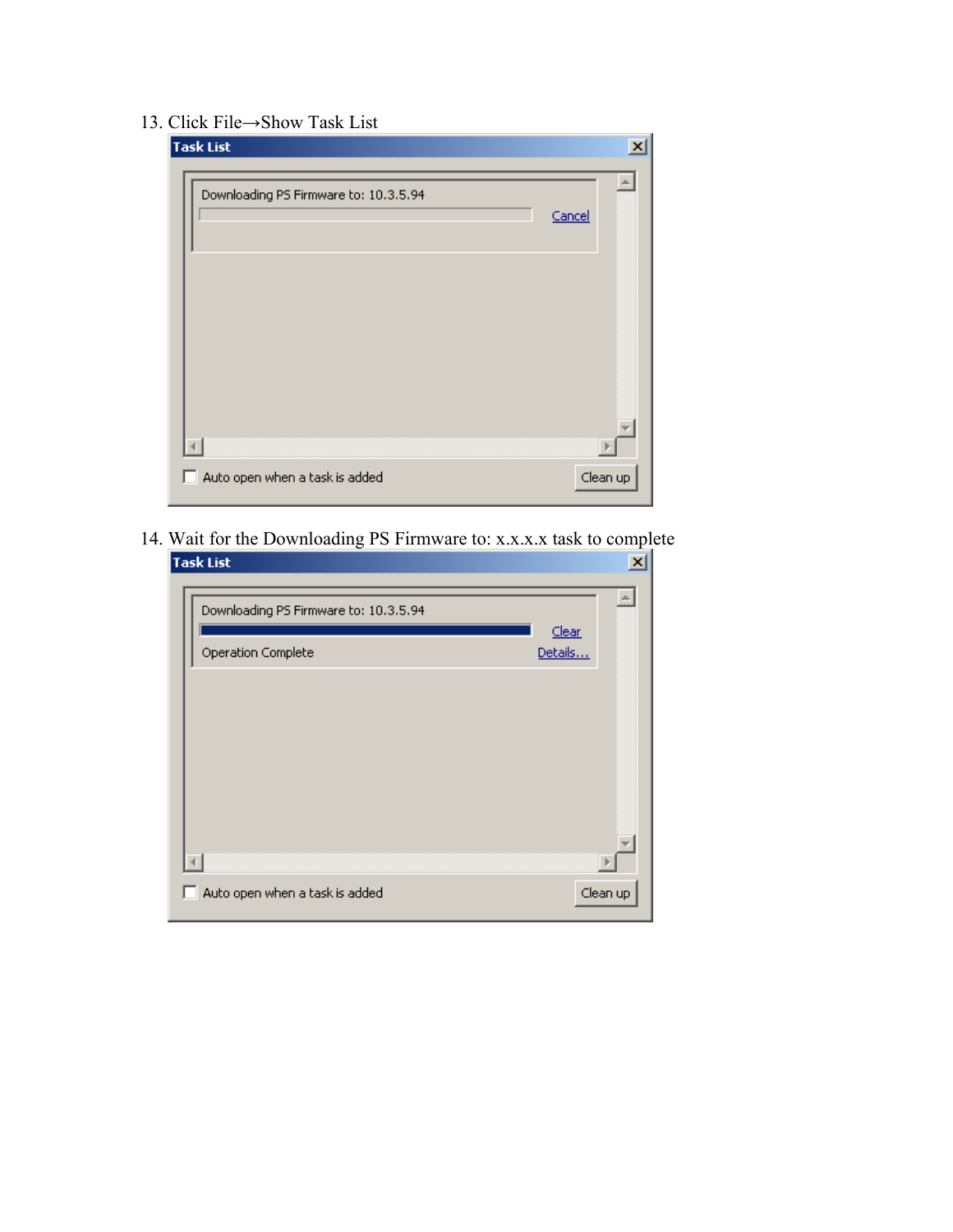15. Click Refresh on the Quick Status box of the Status tab. Verify that the firmware has been updated to the new version.

| $\mathbf{r}$<br>ZebraNet Bridge Enterprise                                                                                                                                                                    |                                                                                                                                                                                                                                                                                               | $\Box$ |
|---------------------------------------------------------------------------------------------------------------------------------------------------------------------------------------------------------------|-----------------------------------------------------------------------------------------------------------------------------------------------------------------------------------------------------------------------------------------------------------------------------------------------|--------|
| File Edit View Printer Tools Preferences Help                                                                                                                                                                 |                                                                                                                                                                                                                                                                                               |        |
| <b>0000m% QD ≥ B   Q @ \ &amp;   Q 0</b>                                                                                                                                                                      |                                                                                                                                                                                                                                                                                               |        |
| Search Groups<br>$\triangle$                                                                                                                                                                                  | Contents Events Status Summary Visual Alerts Maintenance                                                                                                                                                                                                                                      |        |
| $\mathbb{E} \mathbf{Q}$ Searches                                                                                                                                                                              | Detailed Status<br>Quick Status<br>Refresh Sast Refresh: 10/12/10 1:11 PM<br>Refresh<br>Value<br>Value<br>Parameter<br>Parameter<br>Product Number<br>46688<br>Product Name<br>ZebraNet PrintServer                                                                                           |        |
| ₫Į<br>Group Management<br>$\Box$ Groups<br><b>E</b> LPT1<br>$H = 10.3.5.94 (ZBR2969220)$                                                                                                                      | Datecode<br>0264A<br>F/W Version<br>1.01.8<br>00074dzd4e84<br>H/W Address<br>Serial Number<br>2969220<br>Using Net Protocol TRUE<br>IP Address<br>10.3.5.94<br>Subnet Mask<br>255.255.255.0<br>Default Gateway<br>10.3.5.1<br>ZBR2969220<br>System Name<br>Online<br>Port Status<br>Port Name |        |
| Resource Management<br>$\Box$ resources<br>$\Box$ files<br>firmware<br>fonts<br>graphics<br>$\Box$ scripts<br>- a eudc.ZPL<br>- att0003m .ZPL<br>Profile Management<br>$\overline{\nabla}$<br><b>Profiles</b> | Port Status<br>Refresh<br>Status<br>Printer Port<br>Remote IP:Port<br>$\left  \cdot \right $<br>$\blacktriangleright$                                                                                                                                                                         |        |
| System Ready                                                                                                                                                                                                  |                                                                                                                                                                                                                                                                                               |        |

## TROUBLESHOOTING

Note: A communications configuration has been added to the 10/100 Print servers that must be properly defined to work correctly with the Zebra printers. This feature allows you to disable the bi-directional communications on the printserver for printer compatibility. If your printer has ZebraLink capabilities (ZBI, ZebraNet Alert or ZebraNet Webview), no changes to the default settings are required. If your printer does not have ZebraLink capabilities, please refer to the section below, which describes disabling bi-directional communications.

===============================================================

DISABLING BI-DIRECTIONAL COMMUNICATIONS.

The bi-directional communication can be changed using a telnet session.

Telnet Session:

- 1) Telnet to printer ZebraNet PrintServer Configuration Utility will appear.
- 2) Enter 1234 for password Hit enter.
- 3) Under ZebraNet PrintServer Configuration Utility select 6 Configure port. Hit enter.
- 4) Under Configure port select 3 Configure bi-directional communication. Hit enter.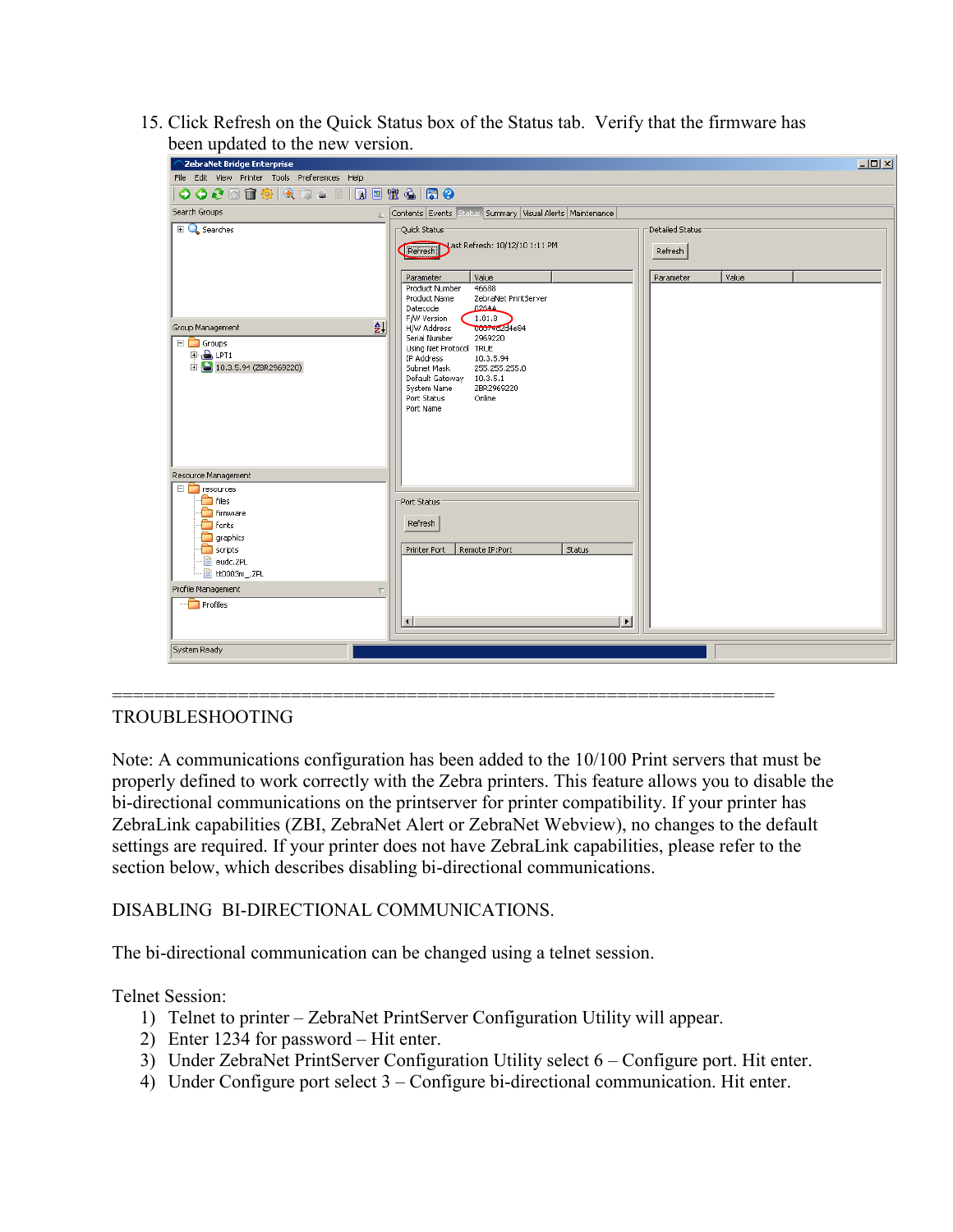- 5) Under Indicate whether bi-directional communication should be enabled select 2- Disabled. Hit enter twice. This will take you back to the ZebraNet PrintServer Configuration Utility screen. Then hit enter again to quit.
- 6) When asked to save changes select Y (for yes), then hit enter.

How to control bi-directional communication on the 10/100 print server

Print out a configuration label on the printer, which is explained in the printer's user guide. On the configuration you will find a firmware version. It will read Vmm.n.r. Both the middle number, n, and the end number r are part of the version number. When r increases we have only made BUG fixes without any major changes to the operation of the print server. When n has increased we have made major updates to the operation of the print server.

The bi-directional communication can be changed from:

- The print servers web page
- A Telnet Session

Print servers web page:

Note: Printers with firmware earlier than X.10 will show the Print Server page and can go to step 2.

- 1) Under Printer Home Page select Print Server Settings.
- 2) Under Status and Configuration select Print Server.
- 3) If user name and password are needed, type admin for user name and 1234 for password. Click OK.
- 4) Under Print Server Configuration select Output Port Configuration.
- 5) Next to Bi-Directional Communication is a drop down box. Select Disabled and then click on Submit Changes. Screen will appear saying Configuration Successfully Set.

Telnet Session:

- 1) Telnet to printer ZebraNet PrintServer Configuration Utility will appear.
- 2) Enter 1234 for password Hit enter.
- 3) Under ZebraNet PrintServer Configuration Utility select 6 Configure port. Hit enter.
- 4) Under Configure port select 3 Configure bi-directional communication. Hit enter.
- 5) Under Indicate whether bi-directional communication should be enabled select 2- Disabled. Hit enter twice. This will take you back to the ZebraNet PrintServer Configuration Utility screen. Then hit enter again to quit.

===============================================================

6) When asked to save changes select Y (for yes), then hit enter.

## CHANGELOG

V1.01.8 (0264A)

Addressed issue with out of order packets not being handled properly.

V1.01.7 (9212A)

• The user must now press and hold the test button for at least 5 seconds at power up in order to load default settings.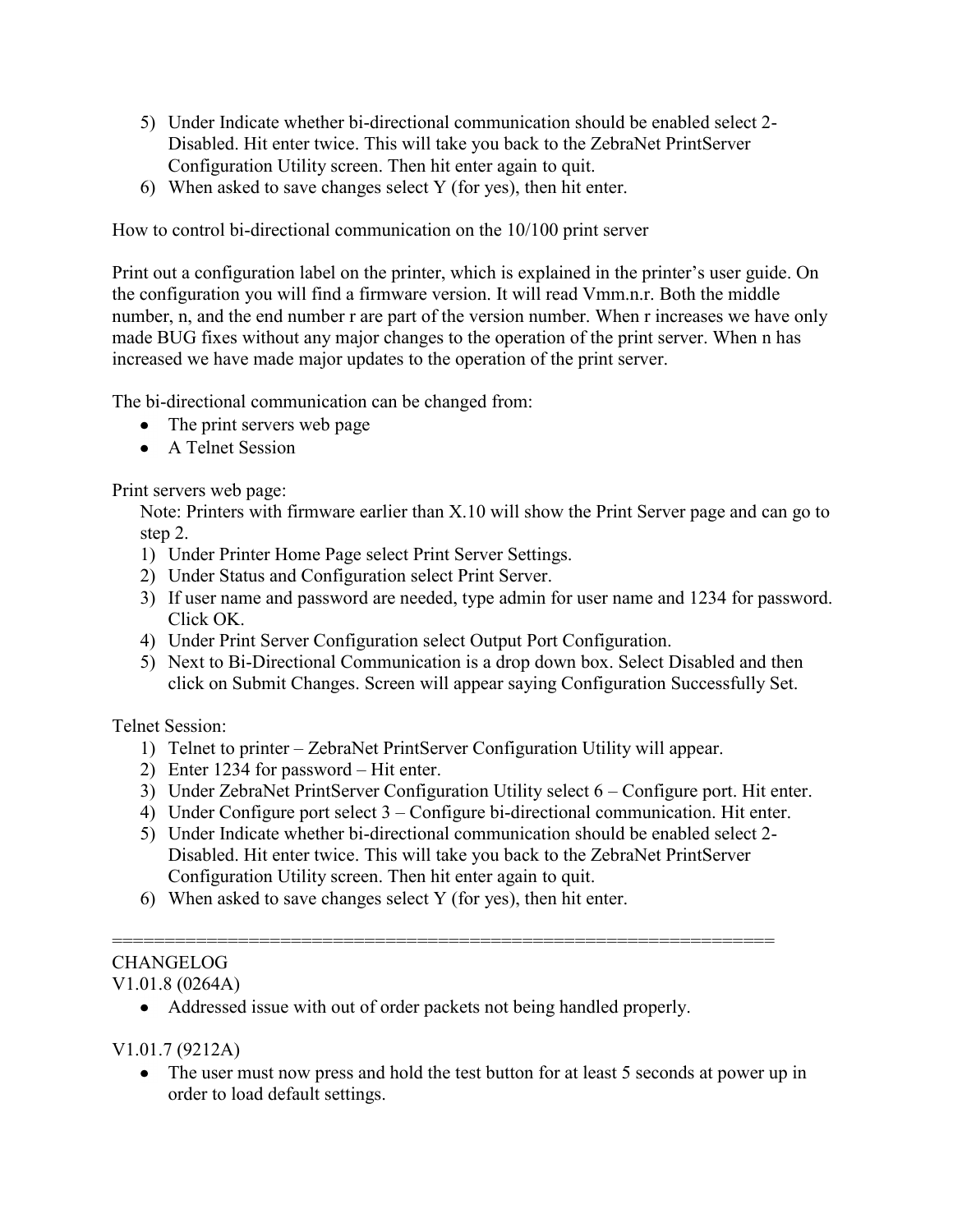V1.01.6 (8024A)

• Support added to allow ZBI-Developer to perform "on-printer" debugging via the 10/100 print server

V<sub>1</sub>.01.5

- Support added for DHCP CID (option 61) for printers that support the SNMP zebra.interfaces.network.interface-specific-settings.ifDhcp table.
- Fixed issue where configuration label would not print when requested by Zebra NetView(tm).
- Fixed issue where the PS does not come back on-line after defaulting the settings via telnet
- Fixed issue with the SMTP Alerts having an extra space character
- Fixed issue with PS reporting the wrong IP address to the WINS server

V1.01.4 (5314A)

Added dynamic dribble mode setup for print server to configure itself into dribble mode, when it detects connection to the card printer

V<sub>1</sub> 0<sup>1</sup> 3

• Added persistency to dribble mode on power up and hard reset of manufacturing defaults ( pushed button on power up)

V1.01.2 (5066A)

- Added dribble mode to the print server. This feature is enabled within the Output Port Configuration Web page. New mode is called Card Printer mode on the print servers web page.
- Added a status and purge daemon within the print server. Needed by the card printer group. The daemon opens port 9111 and needs to see 1 byte cmd plus carriage return and new line. The commands are as follows.
	- o 0X31. Means return the status bit of the parallel port.
	- o 0x32. Means purge all messages and all further messages until the command 0x33 is given.
	- o 0x33. Means stop purging print jobs.
- Added the host Resource Mib to the PS
- Added the ability to use a timeserver for setting the local time on the print server. The means the printer will use RFC-1305 for getting the seconds past Jan 1, 1970.
- Added the Unix Date and Time functions.

V1.01.1

• Initial Release